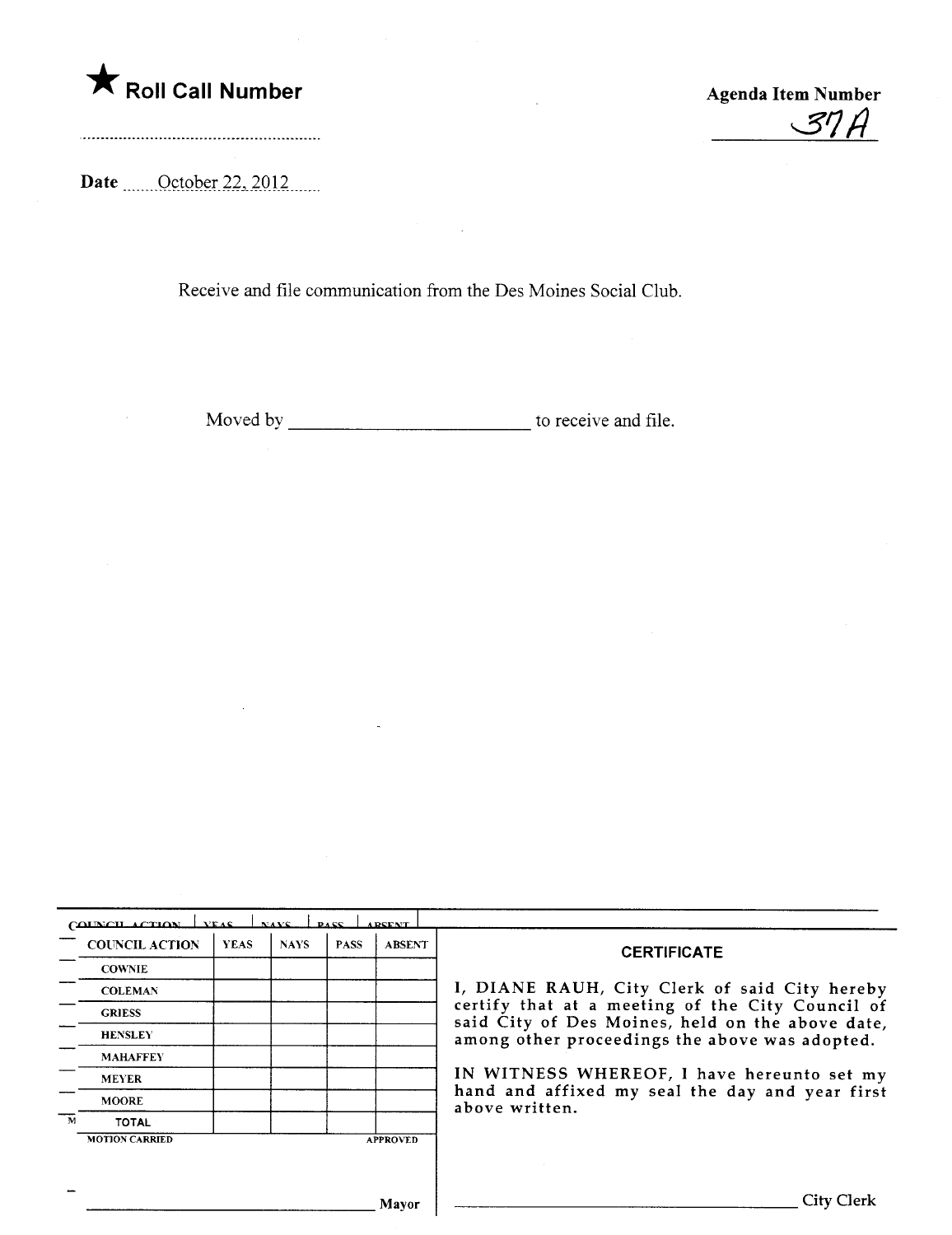

October  $19<sup>th</sup>$ , 2012

Mr. Rick Clark City Manager 400 Robert D Ray Drive, 1<sup>st</sup> Floor Des Moines, IA 50309

Dear Manager Clark,

Thank you for the opportunity to identify the many milestones the Des Moines Social Club (DMSC) has achieved over the past few years. Based on this progress, I am hopeful that the professional leadership our Board is providing will remove any previous opportunities for anxiety.

While it is appropriate to view DMSC as a start-up company focused on socioeconomic services, the Board has committed to and executed on a professionalization and standardization plan for our corporate practices that exceeds the pace of most similar organizations. Over the past two years, the Board has sought out the most skilled young professionals for its Board positions, the Board contracted with the highest quality professionals for its third-party services, and the Board relies when necessary on the guidance and assistance ofleadership mentors like Fred Hubbell and Cara Heiden. Board operations have been governed by professionally drafted Bylaws since 2011, these Bylaws clearly place responsibility for the organization's operations in the hands of the Board, and each Board committee - from Programming to Governance, Marketing to Human Resources  $-$  is focused on establishing and operating within the boundaries of standard, rational, and repeatable procedures designed to ensure that the organization outlives any member of the staff. The Board has already taken DSMC from a collection of popular parties to a sustainable, half-a-million dollar business. Over the coming decades, the Board will smoothly and repeatedly transition from its current makeup to each successive generation of young professionals, all the while increasing DMSC's benefit to the community.

This professionalization of the organization has led to significant progress towards a successful and sustainable repurosing of the Des Moines Firehouse. With regards to project design, the design team of ge Wattier (now slingshot) led by Principal Greg Wattier was selected through a competitive bid and interview process; Development Concept drawings have been submitted to Permit and Development; the pre-Application meeting was held with Permit and Development on Sept 11; weekly full team design meetings commenced October  $1<sup>st</sup>$ ; B|D Construction was selected after a competitive qualification and bid process; ERG was selected after a competitive qualification and bid

Des Moines Social Club · PO Box 93301 · Des Moines, IA, 50393 · (515)-288-3672 www.DesMoinesSociaIClub.org